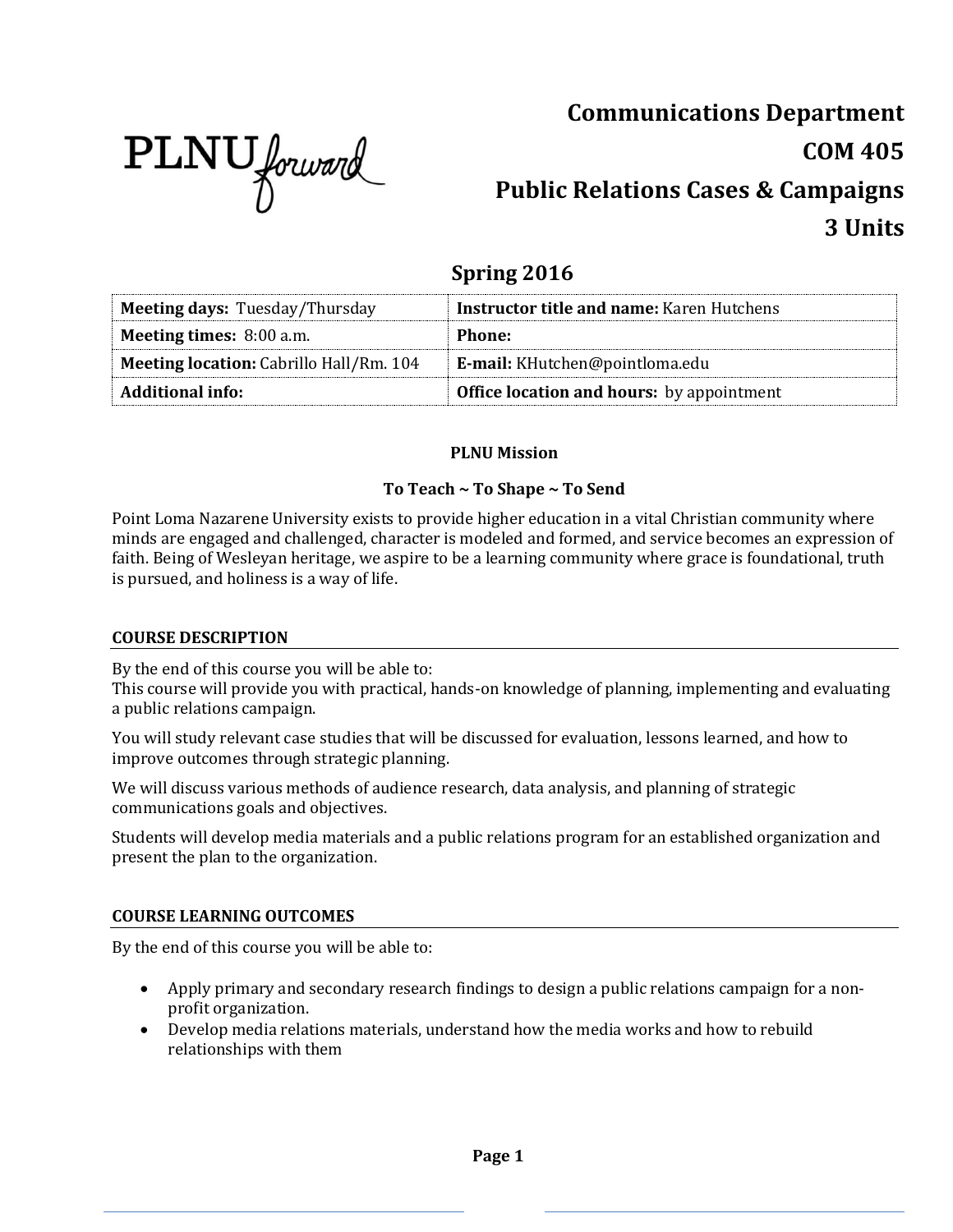- Understand the steps in the development of a public relations campaign.
- You will study tactics available for a public relations campaign and understand
- Demonstrate an ability to critically examine and resolve public relations problems by analyzing case studies.

#### **REQUIRED TEXTS AND RECOMMENDED STUDY RESOURCES**

Our course will use three books and various topical handouts:

Bobbitt, R., & Sullivan, R. *Developing the public relations campaign: A team-based approach* (3nd ed.). New York: Pearson.

Center, A.H., Jackson, P., Smith, S., & Stansberry, F.R. (2008) *Public relations practices: Managerial case studies and problems* (7th ed.). Upper Saddle River, NJ: Pearson Prentice Hall

Kawasaki, G., *The Art of Social Media: Power Tips for Power Users* 

#### **COURSE CREDIT OUTCOME**

By the end of this course you will be able to:

In the interest of providing sufficient time to accomplish the stated Course Learning Outcomes, this class meets the PLNU credit hour policy for a 3-unit class delivered over 16 weeks. Specific details about how the class meets the credit hour requirement can be provided upon request

#### **COURSE ASSIGNMENTS**

- **Public Relations Plan** (175pts): Students will identify a non-profit organization, meet with them and develop a public relations campaign. Of this amount, you will submit 10 separate components of the plan through out the semester. Each of these components will be turned in and each will be graded for 10 points each.
- **Public Relations Plan Presentation** (50 pts.): Students will present their final public relations plan to the class and the client. This will be a 20-minute interactive presentation.
- **Press kit (50 pts.)-** Students will learn how to develop a professional press kit
- Mid-Term & Final Exams (200pts): There will be two exams a mid-term and final covering textbook and lecture material. These exams will be objective in nature with some short answers as well.
- **Case Study Reviews** (50 pts.)– You will review and submit 5 brief case study analyses as assigned**.**

Assignments must be uploaded to E-class before the beginning of class on the date they are due. Late assignments will not be accepted and will receive zero points unless arranged in advance with me. Students are expected to complete assigned readings by the dates they are due and to be prepared for interaction regarding those topics. Also, students must be prepared to discuss their project at weekly agency meetings. Media pitch assignments, the press kit, and campaign books will be shared with clients and presented in class.

All assignments must be typed. Hand written work will not be accepted. Please note that standard font and margins are expected of one inch and 12 point font (Times New Roman). All papers should be double-spaced. **There should be no grammatical errors or misspelled words in your assignments. Always proofread your assignments and have someone else proof them too.**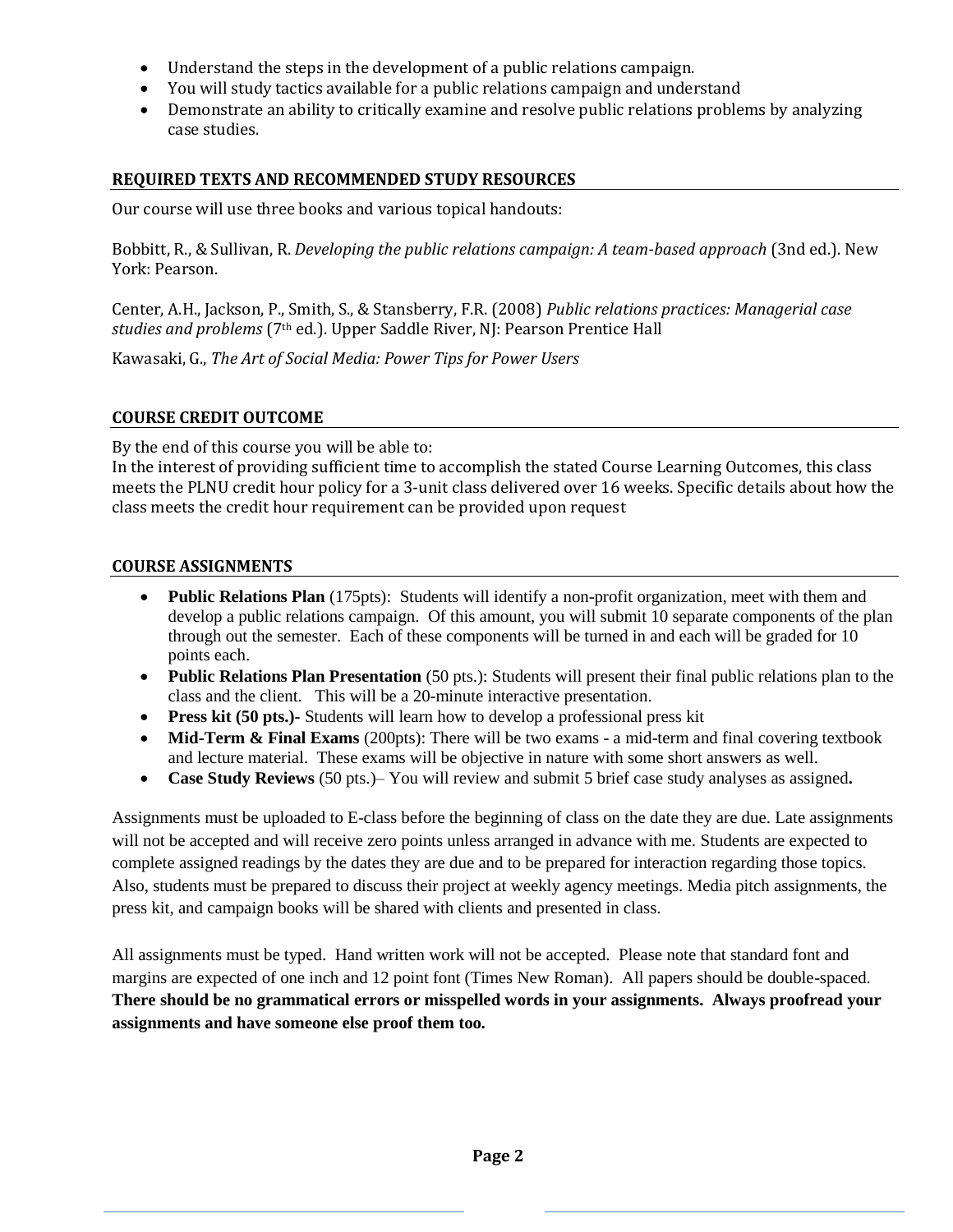#### **GRADING**

| <b>Assignment</b>                 | <b>Points Possible</b> | <b>Your Score</b> |  |
|-----------------------------------|------------------------|-------------------|--|
| Campaign Plan                     | $175$ pts.             |                   |  |
| <b>Campaign Presentation</b>      | 50pts.                 |                   |  |
| Case Study Reviews (5 @<br>10pts) | 50 pts.                |                   |  |
| Press Kit                         | 50 pts.                |                   |  |
| Mid-Term Exam                     | $100$ pts.             |                   |  |
| Final Exam                        | $100$ pts.             |                   |  |
| <b>Total Points</b>               | 525 pts.               |                   |  |

| Grade | <b>Percent</b> | <b>Points</b> | Grade         | Percent   | <b>Points</b> |
|-------|----------------|---------------|---------------|-----------|---------------|
| A     | 93-100         | $486 - 525$   | $\mathcal{C}$ | 73-76     | $381 - 401$   |
| $A-$  | 90-92          | $470 - 485$   | $C-$          | 70-72     | $365 - 380$   |
| $B+$  | 87-89          | $455 - 469$   | $D+$          | 67-69     | $350 - 364$   |
| B     | 83-86          | $434 - 454$   | D             | 63-66     | $329 - 349$   |
| $B-$  | 80-82          | $418 - 433$   | $D-$          | $60 - 62$ | $313 - 328$   |
| $C+$  | 77-79          | $402 - 417$   | $\mathbf F$   | $0 - 59$  | $0 - 312$     |

#### **GRADING STANDARDS**

"A's are awarded for work that is highly exceptional and goes beyond all minimal requirements.

"B's"……..are awarded for work that is above average and goes beyond minimal requirements.

- "C's"……..are awarded for work that meets basic standards and requirements.
- "D's"……..are awarded for below average work that usually lacks minimal requirements.
- "F's"……..are awarded for work that clearly does not meet minimal standards, or is not completed.

#### **GRADE CONCERNS**

If you feel that you were unjustly evaluated on any assignment, please talk with me within 2 weeks after the assignment has been returned. An appeal is welcome by scheduling an appointment or coming to my office hours. DO NOT approach me immediately after a class! Please come with a well reasoned and written explanation of why the grade should be changed, and I will be happy to discuss it with you. Asking for an appeal and defending your case does not secure, nor imply a change of grade. If at any point during the course you are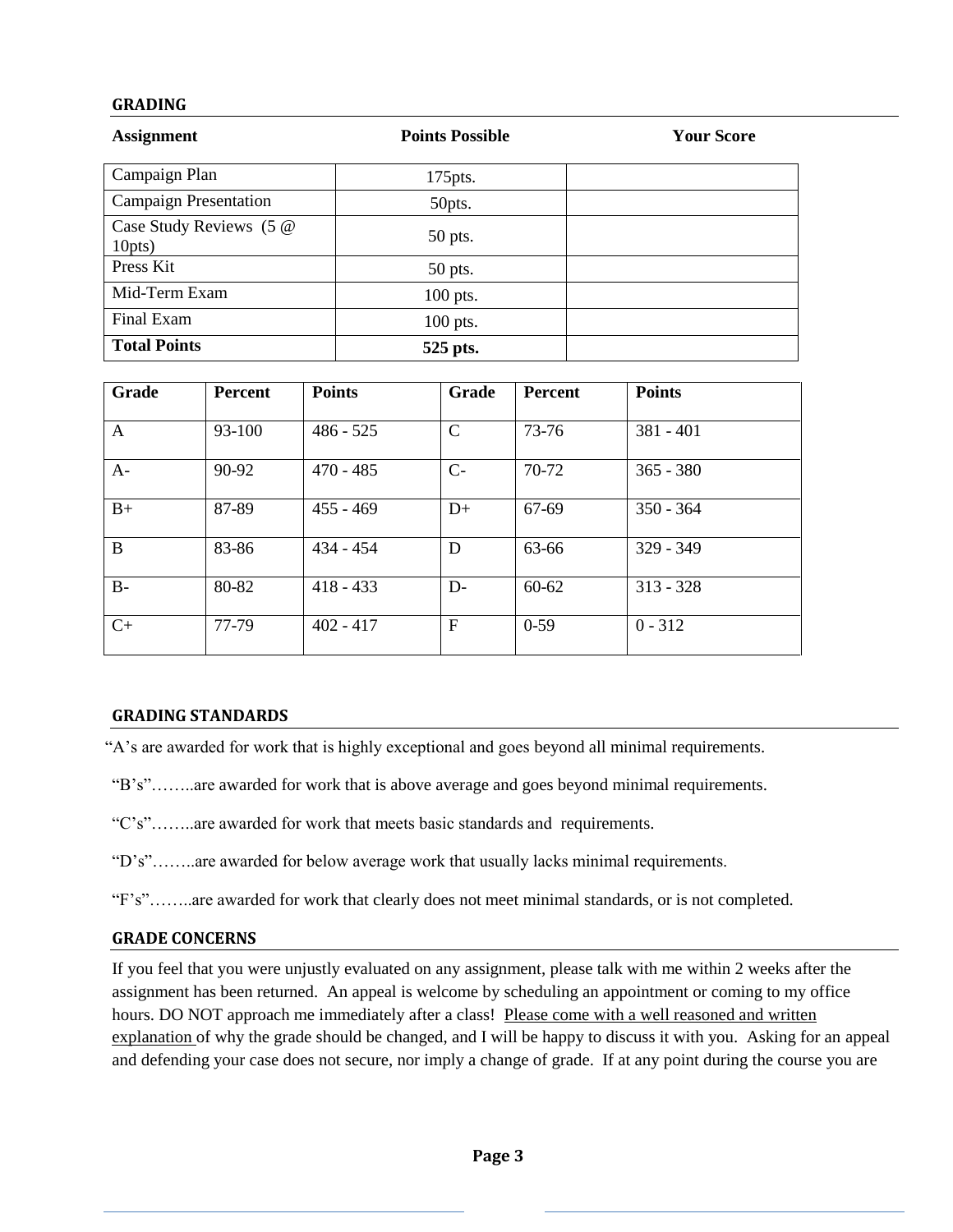concerned with your overall class grade or other issues in the course, please feel free to make an appointment. I want to help you learn and succeed in this course.

## **ATTENDANCE**

This course is a course in communication and persuasion. In order to do both you must be present in class regularly. Therefore, attendance will be taken. Each student is allowed 2 excused or unexcused absences. The only absences excused after that will be university approved absences. This means not feel good, or taking a friend to the airport, does not count as excused absences. Upon the 2<sup>nd</sup> absence the **FINAL grade** will be drop a half step (if you have a B it will drop to a B-). For every subsequent absence the FINAL grade will continue to drop a half step each time. Furthermore, it should be noted that attendance means attending to the class. Students who choose to sleep through class, engage in disruptive conversation, or excessive texting will be counted absent for that day.

In the tragic event that you do miss class please get notes from someone in the class. **Do NOT ask me for notes.** You will be expected to get notes, handouts, and assignments from someone in class. Please do not ask me for my lecture notes!! You are responsible for missed material and should try to make a friend or two in this class that you can count on. In addition I do not post lecture material or power point presentations on canvas.

It is the student's responsibility to maintain his/her class schedule. Should the need arise to drop this course (personal emergencies, poor performance, etc.), the student has the responsibility to follow through (provided the drop date meets the stated calendar deadline established by the university), not the instructor. Simply ceasing to attend this course or failing to follow through to arrange for a change of registration (drop/add) may result in a grade of F on the official transcript.

#### **MAKE UPS**

All assignments are due on the date specified in the syllabus. Please be responsible and figure out how you will get the assignment done and turned into me. In the event of an unexpected and unavoidable scheduling conflict, it is your responsibility to make prior arrangements (well in advance) with me to resolve problem. Excuses after the assignment dates are unacceptable with the exception of extreme circumstances.

#### **PRESENTATIONS**

Presentations can be a nervous experience for some. Please NEVER walk in on a presentation under any circumstances. Do not leave either, but simply wait until you hear applause and then enter the classroom quietly and quickly. Furthermore, when presentations are occurring this is not the time to talk with your neighbor, read the paper, or rearrange your backpack**.** 

#### **APPEARANCE**

Your physical appearance on presentation days is important. You should be neatly groomed and dressed in a way that suggests you expect to be taken seriously. **At a minimum** this means a dress shirt and dress slacks for men, and dress skirt or dress slacks and blouse for women. Please do not wear hats, tennis shoes, shorts, jeans, or

#### **ACADEMIC HONESTY**

Students should demonstrate academic honesty by doing original work and by giving appropriate credit to the ideas of others. As explained in the university catalog, academic dishonesty is the act of presenting information, ideas, and/or concepts as one's own when in reality they are the results of another person's creativity and effort. Violations of university academic honesty include cheating, plagiarism, falsification, aiding the academic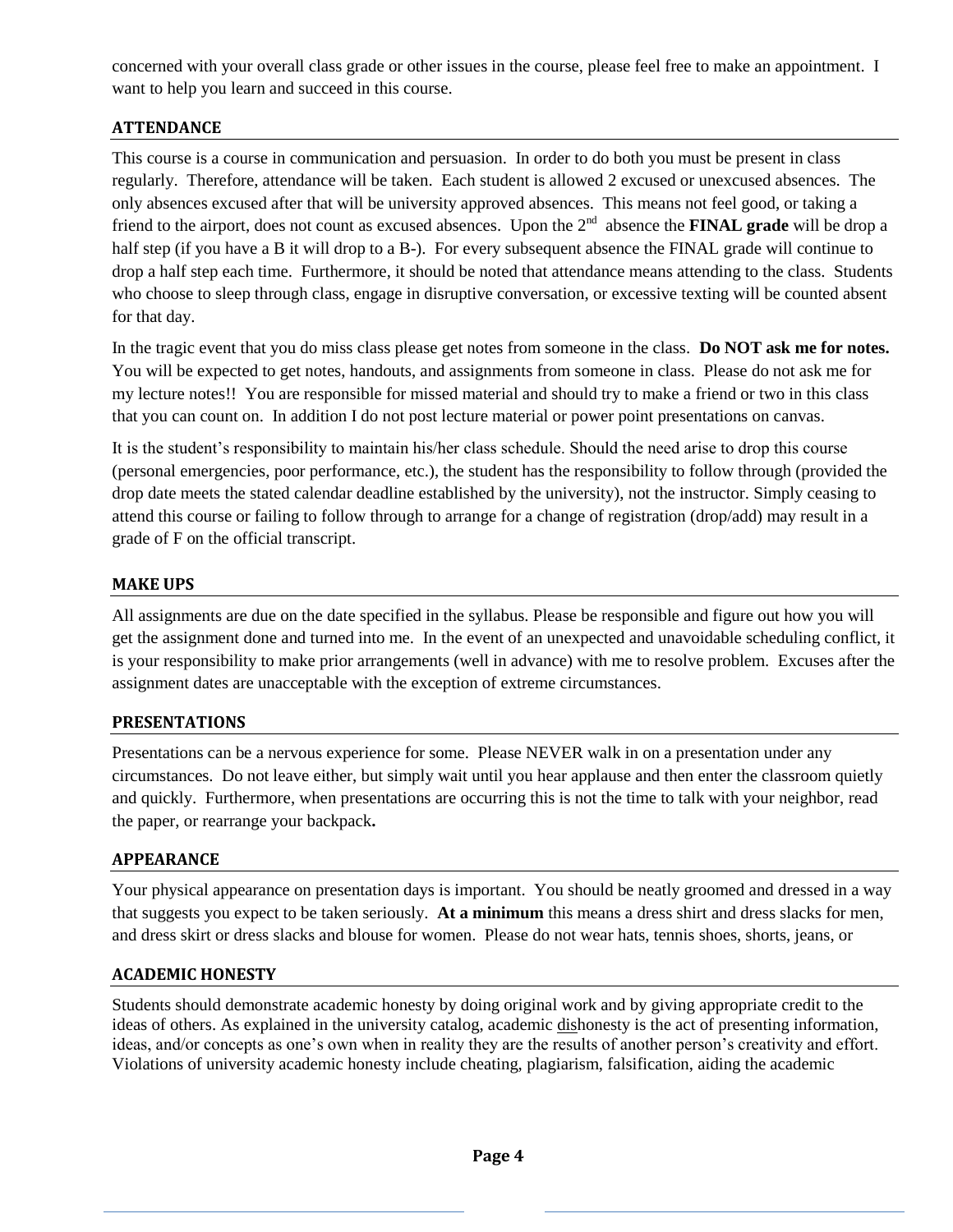dishonesty of others, or malicious misuse of university resources. A faculty member who believes a situation involving academic dishonesty has been detected may assign a failing grade for a) that particular assignment or examination, and/or b) the course following the procedure in the university catalog. Students may appeal also using the procedure in the university catalog. Se[e Academic Policies](http://www.pointloma.edu/experience/academics/catalogs/undergraduate-catalog/point-loma-education/academic-policies) for further information.

## **ACADEMIC ACCOMODATIONS**

While all students are expected to meet the minimum academic standards for completion of this course as established by the instructor, students with disabilities may request academic accommodations. At Point Loma Nazarene University, students must request that academic accommodations by filing documentation with the [Disability Resource Center](http://www.pointloma.edu/experience/offices/administrative-offices/academic-advising-office/disability-resource-center) (DRC), located in the Bond Academic Center. Once the student files documentation, the Disability Resource Center will contact the student's instructors and provide written recommendations for reasonable and appropriate accommodations to meet the individual needs of the student. See [Academic Policies](http://www.pointloma.edu/experience/academics/catalogs/undergraduate-catalog/point-loma-education/academic-policies) in the (undergrad/graduate as appropriate) academic catalog.

#### **FINAL EXAM POLICY**

Successful completion of this class requires taking the final examination **on its scheduled day**. The final examination schedule is posted on the [Class Schedules](http://www.pointloma.edu/experience/academics/class-schedules) site. No requests for early examinations or alternative days will be approved.

#### **COURSE SCHEDULE & ASSIGNMENTS (SUBJECT TO CHANGE)**

#### **January 14**

Topic: Intro to campaign planning and identifying a client

#### **January 19**

Topic: The purpose of  $PR$  – opportunities  $\&$  challenges Reading: Public Relations Campaign Text chap. 1-2 ; Campaigns text, Chapter1

#### **January 21**

Topic: Types of PR Campaigns/initial research Reading: Campaign Text Chapter 2-3

#### **January 26**

PR Campaign planning Reading: Campaigns text - Chapter 4

#### **January 28**

Topic: Background Research / Situation analysis Assignment: Case study #1 as assigned (10 pts.)

#### **Feb 2**

Discussion Topic: Quantitative and qualitative research Discussion topic: New clients/ situation Assignment: Client Prospectus/situation analysis (10 pts.)

#### **February 4**

Topic: Research (continued)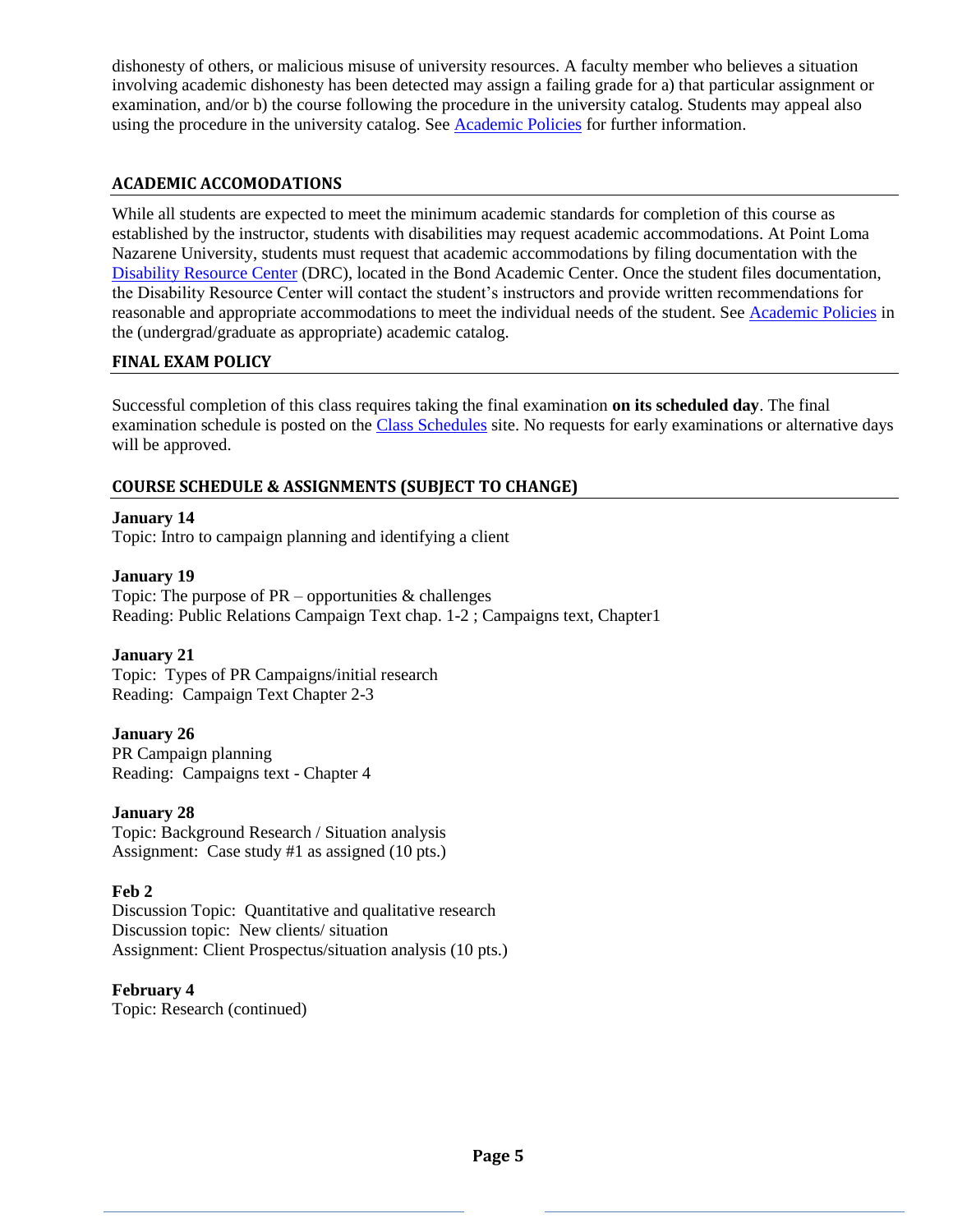#### **February 9**

Topic: Campaign Strategy, Goals & Objectives Discussion:Research projects

#### **Feb. 11**

Topic: Stakeholder audiences, messaging Reading: Chapter 6 Reading: Chapter 5 PR Campaigns

#### **February 16:**

Topic: Traditional Media Relations Discussion Topic: Client situation analysis Assignment: Stakeholder, audiences and messages (10 pts.)

#### **February 18**

Topic: Traditional media relations (continued) Reading: The Art of Social Media (Chapters TBD) & Chapter 7

#### **February 23**

Topic: Online, interactive and social media Reading: Handouts Assignment: Case analysis #2 (10 pts.)

#### **February 25**

Social media – guest speaker Assignment: Research summary (10 pts.)

#### **March 1**

Topic: Media Relations; Planning, Press kits and working with the press (press kits) Assignment: Campaign strategy goals & objectives (10 pts.) Reading: Public Relations Campaign, Chapter 8

#### **March 3**

Mid Term

#### **Spring Break**

Marc  $7 - 11$ 

#### **March 15**

Implementation: Non Media Channels Discussion: Campaign tactics Reading: Public Relations Campaign, Chapter 8

#### **March 17**

Topic Implementation: Non Media Channels (continued) Assignment: Press Kits

#### **March 22**

Topic: Campaign Logistics and Timeline Reading: Chapter 9 Case analysis #3 (10 pts.)